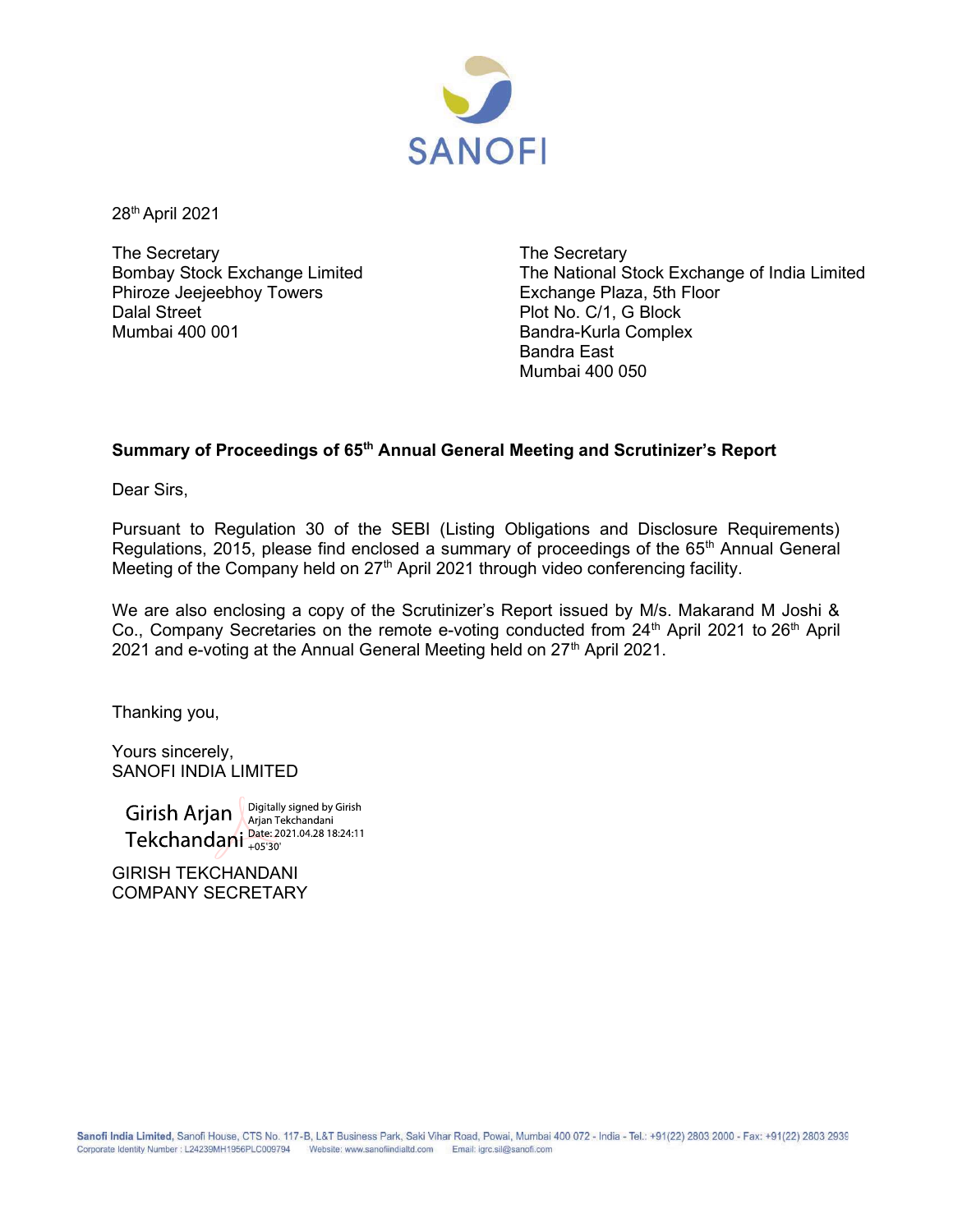## Summary of Proceedings of 65<sup>th</sup> Annual General Meeting

Dear Sirs,

The  $65<sup>th</sup>$  Annual General Meeting of the Company was held on  $27<sup>th</sup>$  April 2021 through video conferencing facility.

The Company had provided the members, opportunity to exercise their vote on the resolutions contained in the Notice convening this Annual General Meeting, by means of remote e-voting and e-voting during the AGM.

The shareholders approved the following resolutions:

- 1. Adoption of financial statements for the year ended 31st December 2020
- 2. Declaration of final dividend of Rs. 125 per equity share and a one-time special dividend of Rs. 240 per equity share for the financial year ended 31st December 2020
- 3. Re-appointment of Mr. Charles Billard (DIN 08173583), who retires by rotation and being eligible, offers himself for re-appointment
- 4. Appointment of Mr. Rahul Bhatnagar (DIN 07268064), as an Independent Director of the Company, for a term of five consecutive years from  $29<sup>th</sup>$  July 2020 to  $28<sup>th</sup>$  July 2025
- 5. Appointment of Mr. Marc-Antoine Lucchini (DIN 08812302), as a Director of the Company.
- 6. Re-appointment of Mr. Aditya Narayan (DIN 00012084), as an Independent Director of the Company, for a second term of five consecutive years from  $30<sup>th</sup>$  April 2021 to  $29<sup>th</sup>$  April 2026.
- 7. Re-appointment of Ms. Usha Thorat (DIN 00542778), as an Independent Director of the Company, for a second term of five consecutive years from  $30<sup>th</sup>$  April 2021 to  $29<sup>th</sup>$  April 2026.
- 8. Appointment of Mr. Vaibhav Karandikar (DIN 09049375), as Director of the Company.
- 9. Appointment of Mr. Vaibhav Karandikar (DIN 09049375) as Whole Time Director of the Company for a period of five years with effect from 23rd February 2021.
- 10. Ratification of remuneration payable to M/s. Kirit Mehta & Co., Cost Accountants, Cost Auditors of the Company

Please take the above information on record.

Thanking you,

Yours sincerely, SANOFI INDIA LIMITED

Digitally signed by Girish Girish Arjan<br>Tekchandanj Date: 2021.04.28 18:24:43

Arian Tekchandani

GIRISH TEKCHANDANI COMPANY SECRETARY

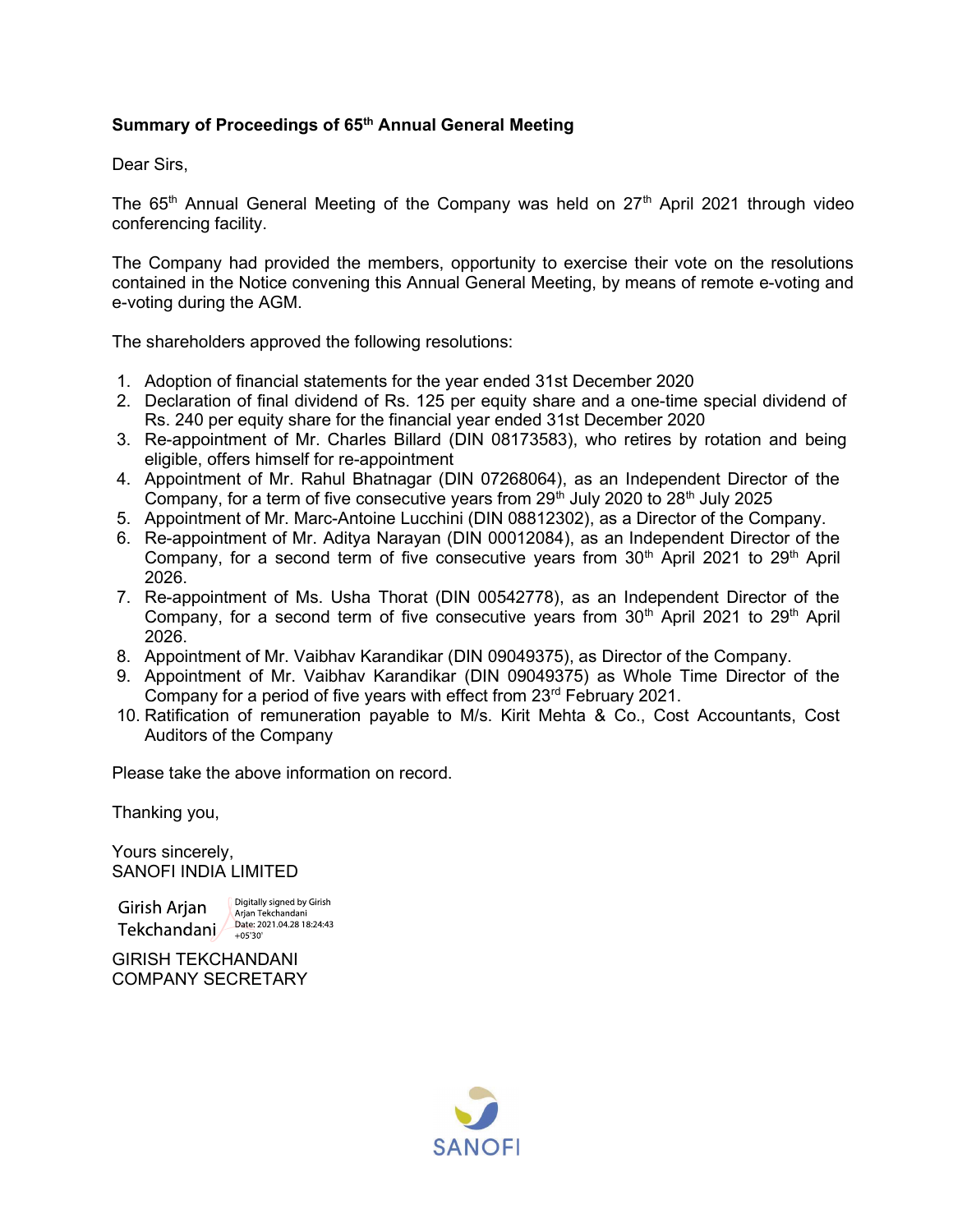# MAKARAND M. JOSHI & CO. Company Secretaries

Ecstasy, 803/804, 8th Floor, City of Joy, J.S.D Road, Mulund (West), Mumbai- 400080 (Ph) 022-21678136

## Consolidated Report of Scrutinizer on Remote e-voting and electronic voting at the Annual General Meeting (AGM)

To Mr. Aditya Narayan Chairman/ Authorised Representative Sanofi India Limited Sanofi House, CTS No. 117-B, L&T Business Park, Saki Vihar Road, Powai, Mumbai 400 072

Consolidated Scrutinizer's Report on voting through Remote E-voting and electronic voting at the 65th AGM of the shareholders of Company held on 27th April, 2021 at 3:00 PM through video conferencing  $($ "VC" $)$ / other audio-visual means (OVAM) in terms of provisions of the Companies Act, 2013 (herein after the "ACT") read with the Rules issued there under and the applicable provisions of the SEBI (Listing Obligations and Disclosure Requirements) Regulations, 2015

- A. I, Makarand M. Joshi, Partner of M/s. Makarand M. Joshi & Co., Practicing Company Secretaries, appointed as Scrutinizer in the meeting of Board of Directors of the Company held on Tuesday, 23rd February, 2021 to conduct the following:
	- (i) Remote e-voting process done by the shareholders of the Company pursuant to the provisions of Section 108 of the Companies Act, 2013 read with Rule 20 of the Companies (Management and Administration) Rules, 2014; and
	- (ii) Electronic Voting at the AGM under the provisions of Section 109 of the Companies Act, 2013 read with Rule 21 of the Companies (Management and Administration) Rules, 2014 at the 65th AGM held on Tuesday, 27th April, 2021.
- B. Pursuant to Section 101, 108 of the Act and Rule 20 of Companies (Management & Administration) Rules 2014 (including any statutory modification(s) or re-enactment(s) thereof for the time being in force), Company has confirmed that the Electronic copy of the Notice convening the 65th Annual General Meeting (AGM) of the Company along with the process of electronic voting at the AGM and the remote e-voting were sent to the shareholders whose e-mail addresses are registered with the Company/Depository Participant(s) for communication purposes in compliance with MCA Circulars dated 5<sup>th</sup> May, 2020 read with circulars dated 8<sup>th</sup> April, 2020, 13<sup>th</sup> April, 2020 and 13<sup>th</sup> January, 2021 and SEBI Circular dated 12<sup>th</sup> May, 2020 and 15th January, 2021
- C. The Company had appointed Central Depository Services (India) Limited (CDSL) for conducting the Electronic voting by the shareholders of the Company at the 65<sup>th</sup> AGM. After the time fixed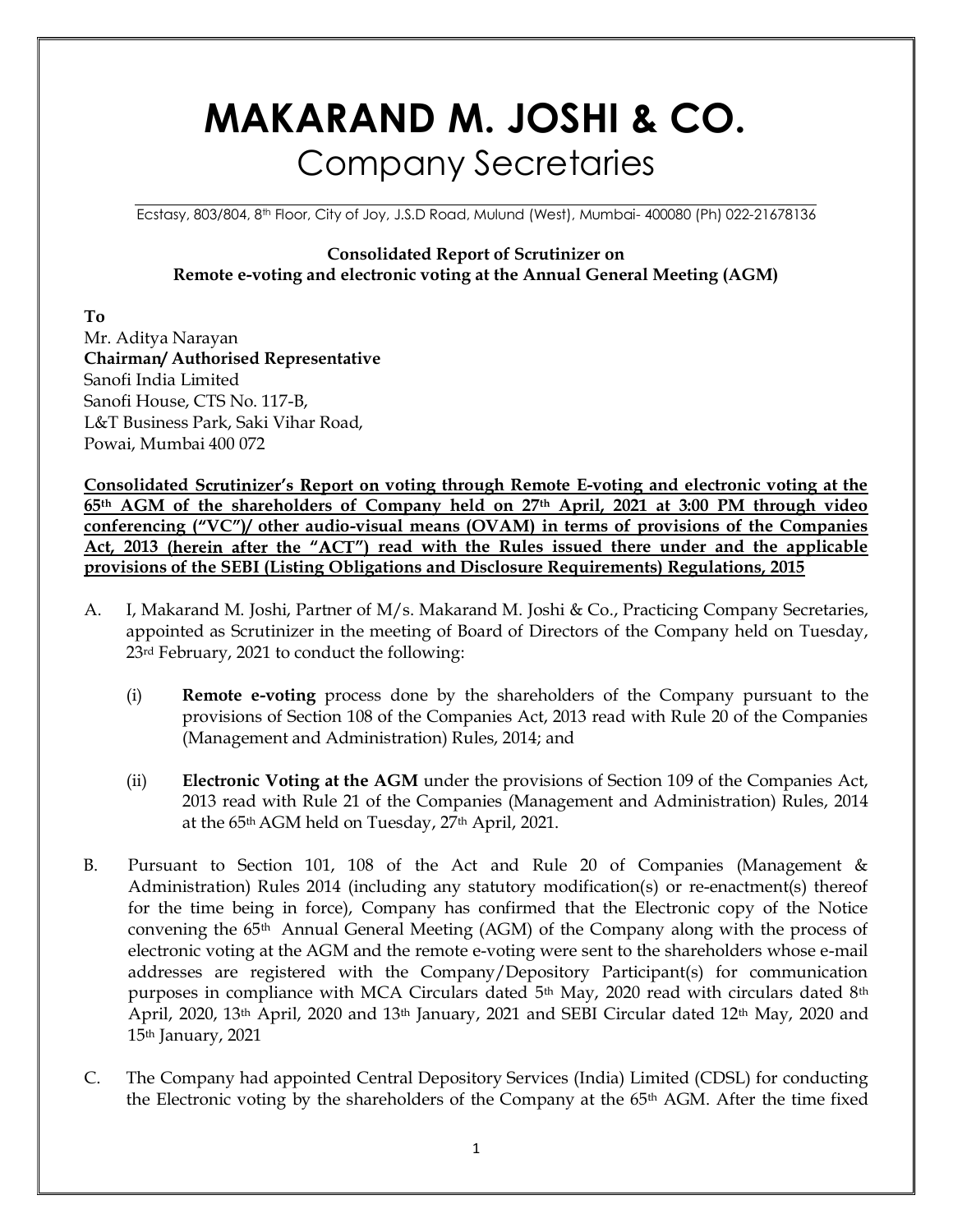for closing of Electronic voting at 65th AGM by the Chairman, voting was closed and votes cast were unblocked.

- D. The Company had availed the remote e-voting facility provided by CDSL for conducting the remote e-voting by the shareholders of the Company. The remote e-voting commenced on Saturday,  $24<sup>th</sup>$  April,  $2021$  at  $09:00$  a.m. and end on Monday,  $26<sup>th</sup>$  April,  $2021$  at  $5:00$  p.m. and CDSL remote e-voting portal was blocked for voting thereafter.
- E. On the basis of the votes exercised by the shareholders of the Company by way of electronic voting at the 65<sup>th</sup> AGM of the Company held on Tuesday, 27<sup>th</sup> April, 2021, I have issued Scrutinizer's Report dated 28th April, 2021.
- F. On the basis of the votes exercised by the shareholders of the Company through remote e-voting. I have issued separate Scrutinizer's Report dated 28th April, 2021.

| Date of AGM                                                                   | $27th$ April 2021 |
|-------------------------------------------------------------------------------|-------------------|
| Total number of shareholders on record date (i.e. as on 20th April, 2021)     | 52,111            |
| No. of shareholders present in the meeting either in person or through proxy: |                   |
| Promoter and Promoter group                                                   | <b>NA</b>         |
| Public                                                                        | <b>NA</b>         |
| No. of shareholders attended the meeting through Video Conferencing:          |                   |
| Promoter and Promoter group                                                   | 2                 |
| Public                                                                        | 75                |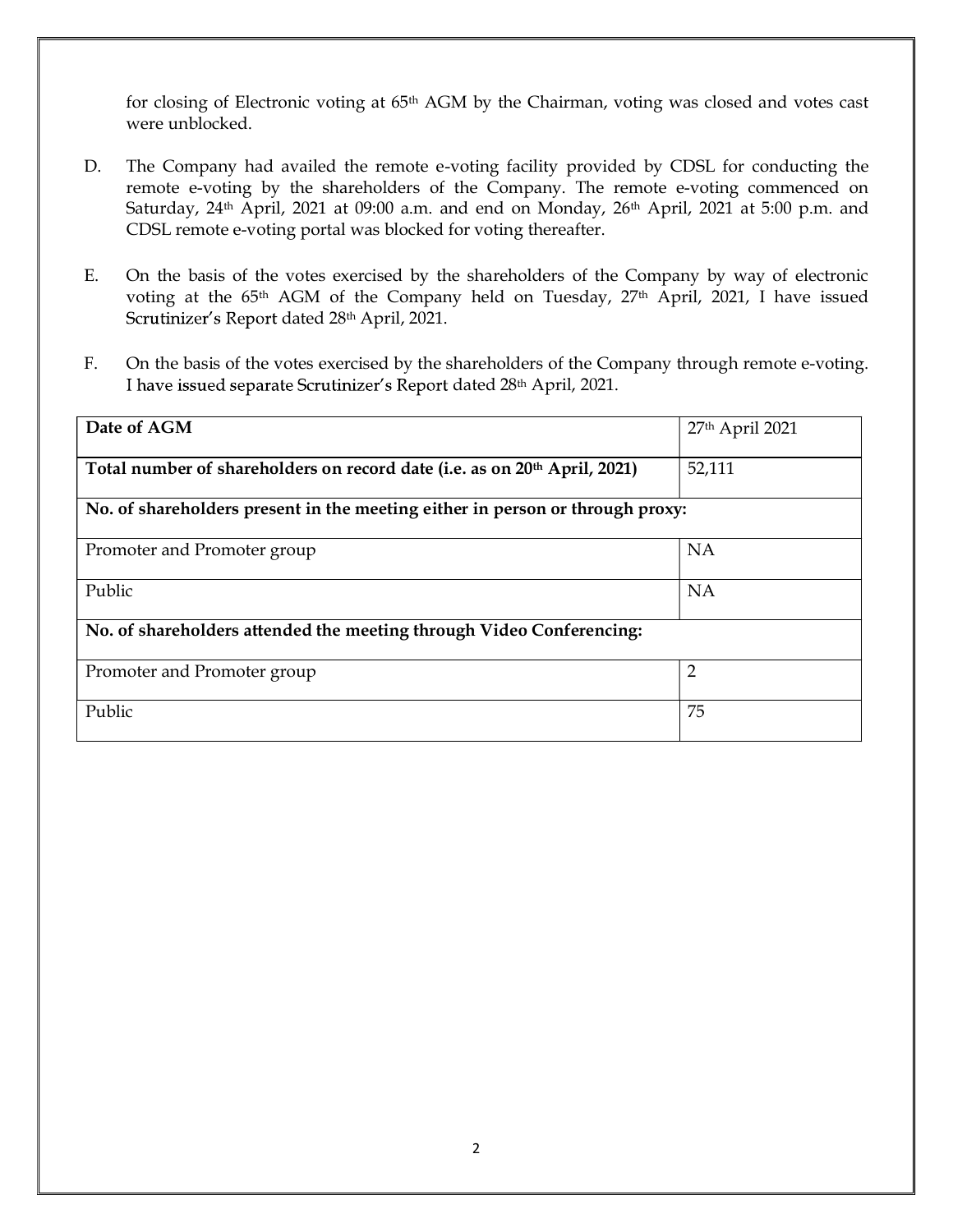| $\mathbf{1}$            |                          |                           |          |                  | g shares               |                |                  | on votes<br>polled         | votes<br>polled            |
|-------------------------|--------------------------|---------------------------|----------|------------------|------------------------|----------------|------------------|----------------------------|----------------------------|
|                         |                          |                           | $[1]$    | $[2]$            | $[3]=[2]/(1)]$<br>*100 | $[4]$          | $[5]$            | $[6]=[ (4)/(2)]$<br>$*100$ | $[7]=[ (5)/(2)]$<br>$*100$ |
|                         | Promoter and             | E-Voting                  |          | 13909587         | 100.00                 | 13909587       | $\mathbf{0}$     | 100.00                     | 0.00                       |
|                         | Promoter<br>Group        | E-Voting at<br>AGM        | 13909587 | $\boldsymbol{0}$ | 0.00                   | 0              | $\boldsymbol{0}$ | 0.00                       | 0.00                       |
|                         |                          | <b>Total</b>              |          | 13909587         | 100.00                 | 13909587       | $\boldsymbol{0}$ | 100.00                     | 0.00                       |
|                         | Public -                 | <b>E-Voting</b>           |          | 5815260          | 88.79                  | 5815260        | $\boldsymbol{0}$ | 100.00                     | 0.00                       |
| $\overline{2}$          | Institutional<br>holders | <b>E-Voting at</b><br>AGM | 6549539  | $\boldsymbol{0}$ | $0.00\,$               | $\overline{0}$ | $\theta$         | $0.00\,$                   | 0.00                       |
|                         |                          | <b>Total</b>              |          | 5815260          | 88.79                  | 5815260        | $\bf{0}$         | 100.00                     | 0.00                       |
|                         | <b>Public-Others</b>     | E-Voting                  |          | 232170           | 9.03                   | 232159         | 11               | 100.00                     | 0.00                       |
| $\overline{\mathbf{3}}$ |                          | <b>E-Voting at</b><br>AGM | 2571496  | 232              | 0.01                   | 232            | $\theta$         | 100.00                     | 0.00                       |
|                         |                          | <b>Total</b>              |          | 232402           | 9.04                   | 232391         | 11               | 100.00                     | 0.00                       |
| <b>Total</b>            |                          |                           | 23030622 | 19957249         | 86.66                  | 19957238       | 11               | 100.00                     | 0.00                       |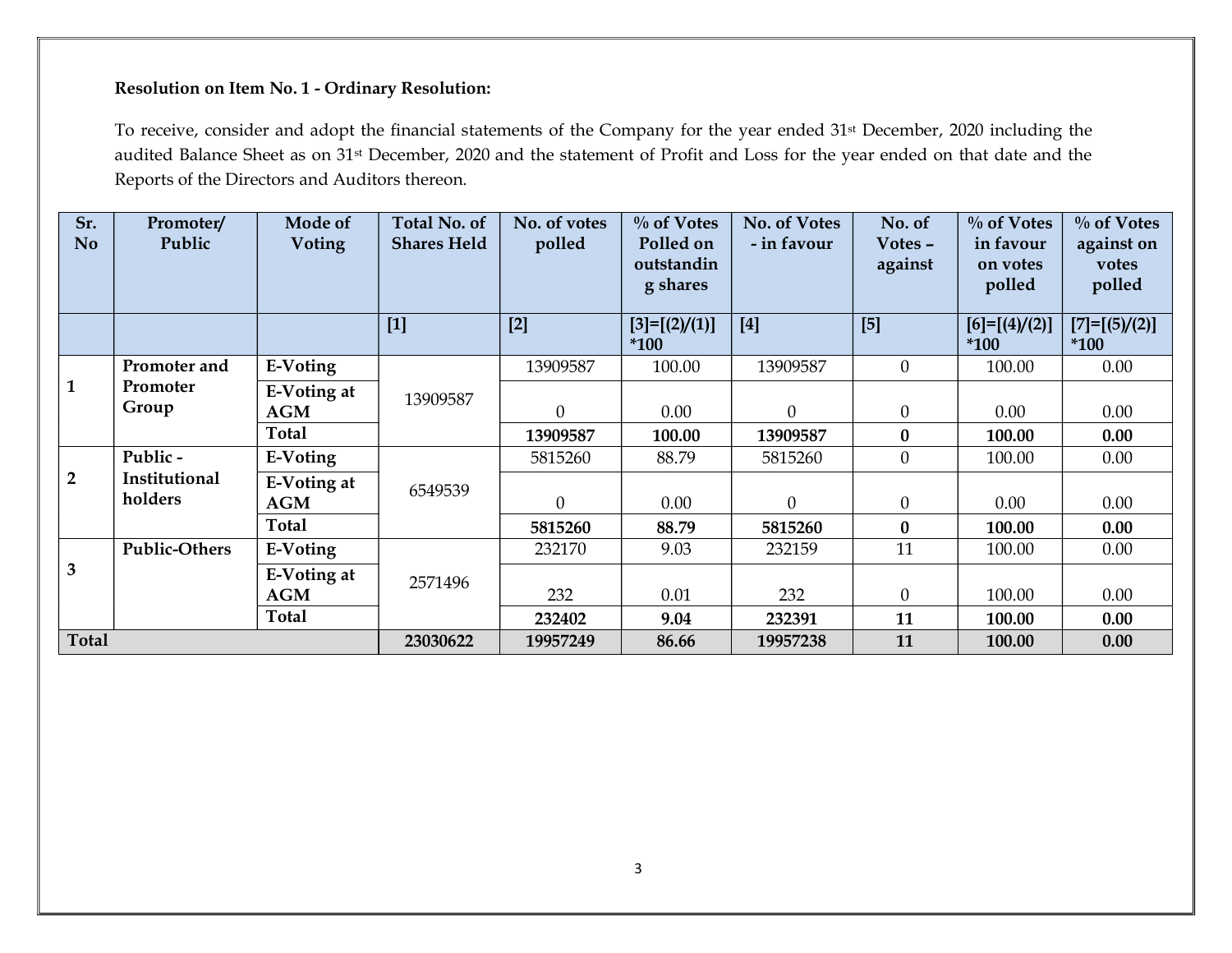| Sr.<br>No      | Promoter/<br>Public      | Mode of<br><b>Voting</b>         | Total No. of<br><b>Shares Held</b> | No. of votes<br>polled | $\%$ of Votes<br>Polled on<br>outstandin<br>g shares | No. of Votes<br>- in favour | No. of<br>Votes -<br>against | $\frac{0}{10}$ of Votes<br>in favour<br>on votes<br>polled | $\%$ of Votes<br>against on<br>votes<br>polled |
|----------------|--------------------------|----------------------------------|------------------------------------|------------------------|------------------------------------------------------|-----------------------------|------------------------------|------------------------------------------------------------|------------------------------------------------|
|                |                          |                                  | $[1]$                              | $[2]$                  | $[3]=[2]/(1)]$<br>$*100$                             | $[4]$                       | [5]                          | $[6]=[ (4)/(2)]$<br>$*100$                                 | $[7]=[ (5)/(2)]$<br>$*100$                     |
|                | Promoter and             | E-Voting                         |                                    | 13909587               | 100.00                                               | 13909587                    | $\mathbf{0}$                 | 100.00                                                     | $0.00\,$                                       |
| $\mathbf{1}$   | Promoter<br>Group        | <b>E-Voting at</b><br><b>AGM</b> | 13909587                           | $\boldsymbol{0}$       | 0.00                                                 | $\boldsymbol{0}$            | $\theta$                     | 0.00                                                       | 0.00                                           |
|                |                          | Total                            |                                    | 13909587               | 100.00                                               | 13909587                    | $\bf{0}$                     | 100.00                                                     | 0.00                                           |
|                | Public -                 | E-Voting                         |                                    | 5828173                | 88.99                                                | 5828173                     | $\mathbf{0}$                 | 100.00                                                     | 0.00                                           |
| $\overline{2}$ | Institutional<br>holders | E-Voting at<br>$\bf AGM$         | 6549539                            | $\overline{0}$         | 0.00                                                 | $\boldsymbol{0}$            | $\theta$                     | 0.00                                                       | 0.00                                           |
|                |                          | Total                            |                                    | 5828173                | 88.99                                                | 5828173                     | $\bf{0}$                     | 100.00                                                     | 0.00                                           |
|                | <b>Public-Others</b>     | E-Voting                         |                                    | 232170                 | 9.03                                                 | 232159                      | 11                           | 100.00                                                     | 0.00                                           |
| 3              |                          | <b>E-Voting at</b><br><b>AGM</b> | 2571496                            | 232                    | 0.01                                                 | 232                         | $\overline{0}$               | 100.00                                                     | 0.00                                           |
|                |                          | Total                            |                                    | 232402                 | 9.04                                                 | 232391                      | 11                           | 100.00                                                     | 0.00                                           |
| Total          |                          |                                  | 23030622                           | 19970162               | 86.71                                                | 19970151                    | 11                           | 100.00                                                     | 0.00                                           |
|                |                          |                                  |                                    |                        | 4                                                    |                             |                              |                                                            |                                                |
|                |                          |                                  |                                    |                        |                                                      |                             |                              |                                                            |                                                |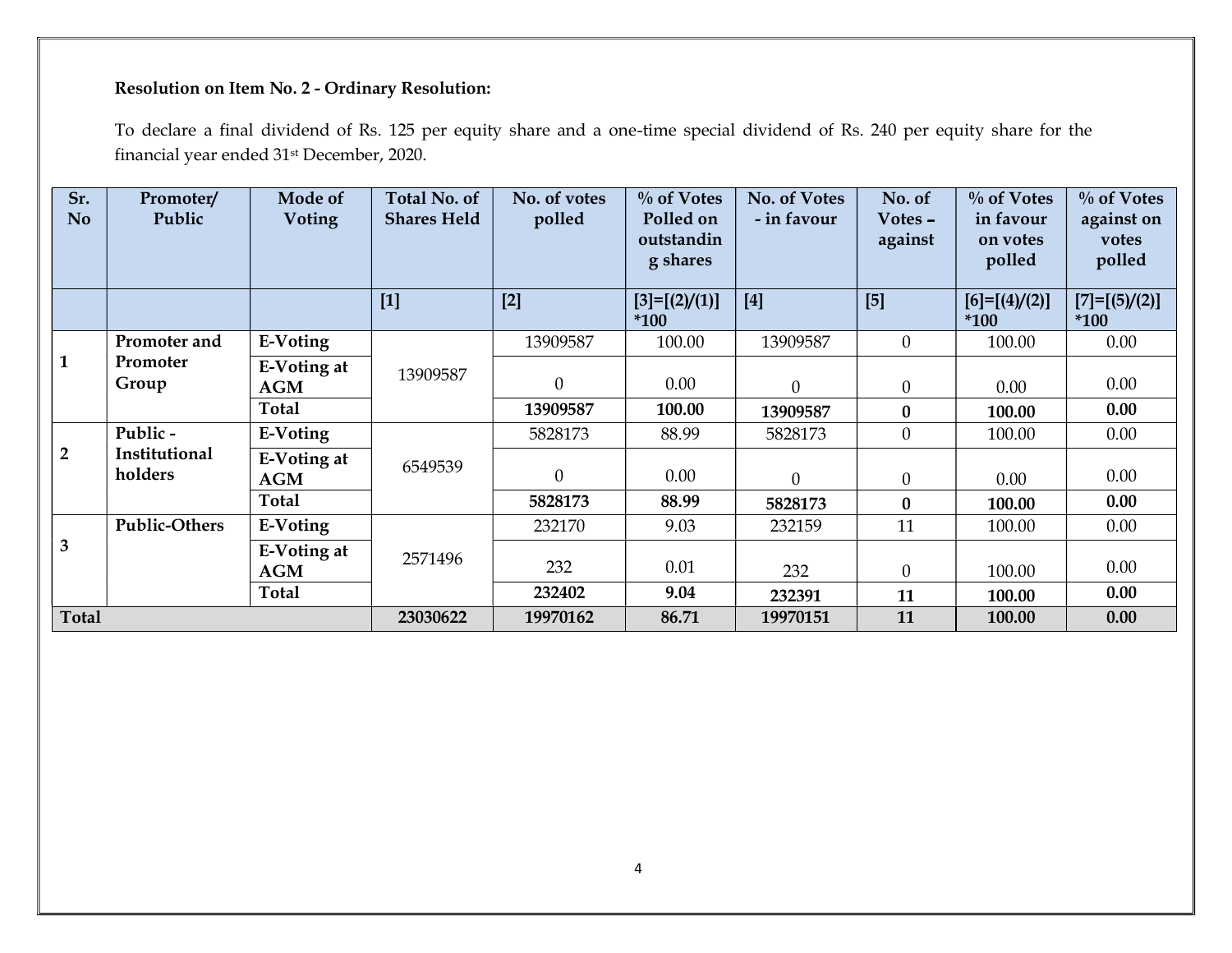|              | <b>Voting</b>                                                 | <b>Shares Held</b>                                            | No. of votes<br>polled | $\sqrt[0]{\overline{}}$ of Votes<br>Polled on<br>outstandin<br>g shares | No. of Votes<br>- in favour | No. of<br>Votes -<br>against | $\overline{\frac{0}{0}}$ of Votes<br>in favour<br>on votes<br>polled | $\%$ of Votes<br>against on<br>votes<br>polled |
|--------------|---------------------------------------------------------------|---------------------------------------------------------------|------------------------|-------------------------------------------------------------------------|-----------------------------|------------------------------|----------------------------------------------------------------------|------------------------------------------------|
|              |                                                               | $[1]$                                                         | $[2]$                  | $[3]=[2]/(1)]$<br>$*100$                                                | $[4]$                       | $[5]$                        | $[6]=[ (4)/(2)]$<br>$*100$                                           | $[7]=[ (5)/(2)]$<br>$*100$                     |
| Promoter and | E-Voting                                                      |                                                               | 13909587               | 100.00                                                                  | 13909587                    | $\boldsymbol{0}$             | 100.00                                                               | 0.00                                           |
| Group        | <b>E-Voting at</b><br>AGM                                     | 13909587                                                      | $\boldsymbol{0}$       | 0.00                                                                    | $\boldsymbol{0}$            | $\theta$                     | 0.00                                                                 | 0.00                                           |
|              | <b>Total</b>                                                  |                                                               | 13909587               | 100.00                                                                  | 13909587                    | $\bf{0}$                     | 100.00                                                               | 0.00                                           |
|              | E-Voting                                                      |                                                               | 5750475                | 87.80                                                                   | 5644517                     | 105958                       | 98.16                                                                | 1.84                                           |
| holders      | AGM                                                           | 6549539                                                       | $\boldsymbol{0}$       | $0.00\,$                                                                | $\boldsymbol{0}$            | $\boldsymbol{0}$             | $0.00\,$                                                             | $0.00\,$                                       |
|              | <b>Total</b>                                                  |                                                               | 5750475                | 87.80                                                                   | 5644517                     | 105958                       | 98.16                                                                | 1.84                                           |
|              |                                                               |                                                               |                        |                                                                         |                             |                              |                                                                      | $0.00\,$                                       |
|              | $\bf AGM$                                                     | 2571496                                                       | 232                    | $0.01\,$                                                                | 232                         | $\boldsymbol{0}$             | 100.00                                                               | 0.00                                           |
|              |                                                               |                                                               |                        |                                                                         |                             |                              |                                                                      | 0.00                                           |
|              |                                                               |                                                               |                        |                                                                         |                             |                              |                                                                      | 0.53                                           |
|              |                                                               |                                                               |                        |                                                                         |                             |                              |                                                                      |                                                |
| Total        | Promoter<br>Public -<br>Institutional<br><b>Public-Others</b> | <b>E-Voting at</b><br>E-Voting<br>E-Voting at<br><b>Total</b> | 23030622               | 232169<br>232401<br>19892463                                            | 9.03<br>9.04<br>86.37       | 232159<br>232391<br>19786495 | $10\,$<br>10<br>105968                                               | 100.00<br>100.00<br>99.47                      |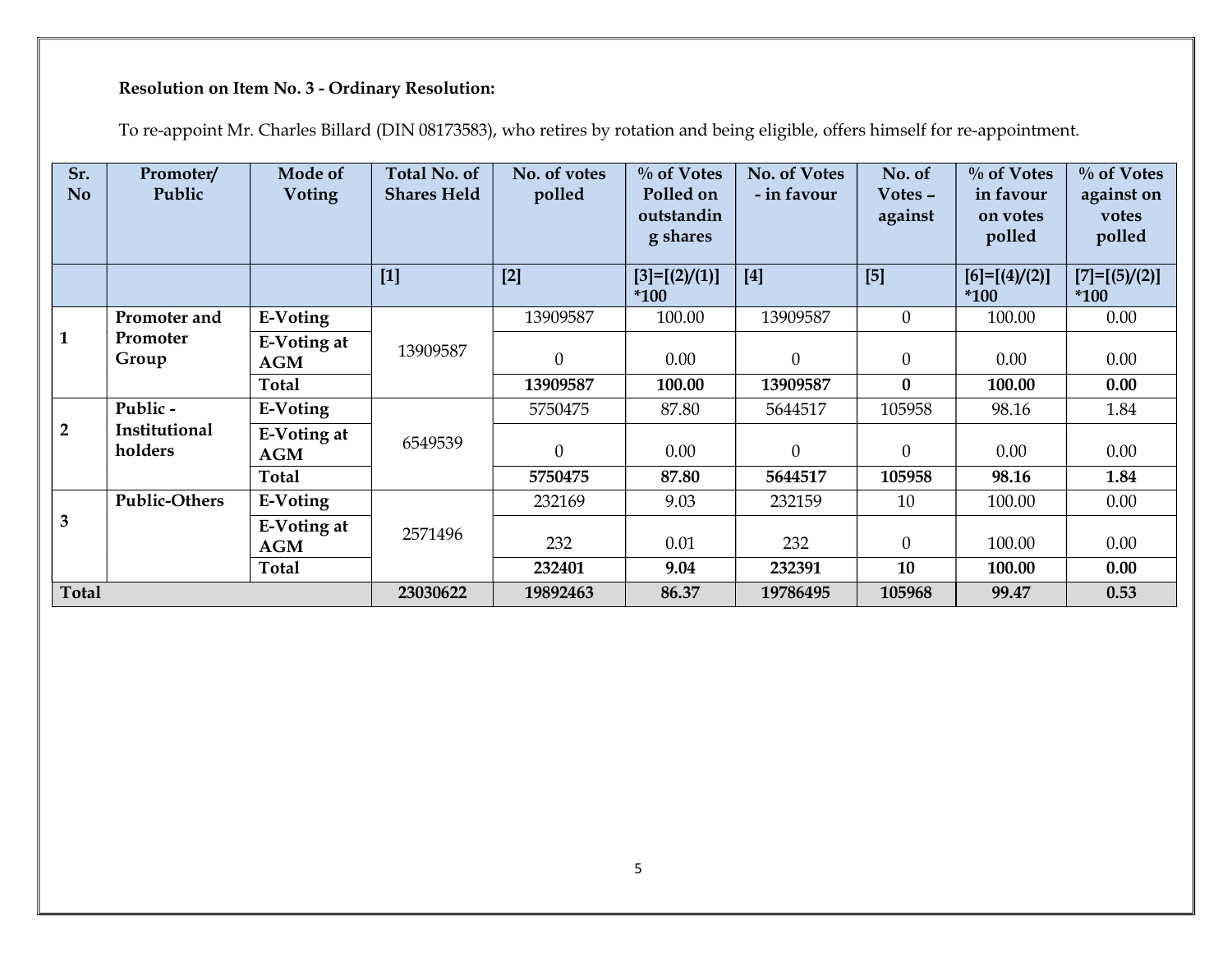| $[1]$<br>$[2]$<br>$[4]$<br>$[5]$<br>$[3]=[2]/(1)]$<br>$[6]=[ (4)/(2)]$<br>$*100$<br>$*100$<br>$*100$<br>13909587<br>13909587<br>$\overline{0}$<br>$0.00\,$<br>Promoter and<br>E-Voting<br>100.00<br>100.00<br>$\mathbf{1}$<br>Promoter<br>E-Voting at<br>13909587<br>$\overline{0}$<br>0.00<br>$\overline{0}$<br>$\theta$<br>0.00<br>0.00<br>Group<br>AGM<br>0.00<br><b>Total</b><br>$\bf{0}$<br>13909587<br>100.00<br>13909587<br>100.00<br>Public -<br>E-Voting<br>74444<br>5750475<br>5676031<br>98.71<br>1.29<br>87.80<br>$\overline{2}$<br>Institutional<br><b>E-Voting at</b><br>6549539<br>holders<br>$\boldsymbol{0}$<br>0.00<br>$\boldsymbol{0}$<br>$\theta$<br>0.00<br>0.00<br>AGM<br>Total<br>5750475<br>5676031<br>74444<br>98.71<br>1.29<br>87.80<br><b>Public-Others</b><br>E-Voting<br>232170<br>9.03<br>231945<br>225<br>99.90<br>0.10<br>$\mathbf{3}$<br><b>E-Voting at</b><br>2571496<br>0.01<br>$\overline{0}$<br>100.00<br>0.00<br>232<br>232<br><b>AGM</b><br><b>Total</b><br>232402<br>9.04<br>232177<br>225<br>99.90<br>0.10<br>Total<br>23030622<br>19892464<br>86.37<br>19817795<br>74669<br>99.62<br>0.38 | Sr.<br>No. | Promoter/<br>Public | Mode of<br>Voting | Total No. of<br><b>Shares Held</b> | No. of votes<br>polled | $\%$ of Votes<br>Polled on<br>outstandin<br>g shares | No. of Votes<br>- in favour | No. of<br>Votes -<br>against | $\%$ of Votes<br>in favour<br>on votes<br>polled | $\%$ of Votes<br>against on<br>votes<br>polled |
|-------------------------------------------------------------------------------------------------------------------------------------------------------------------------------------------------------------------------------------------------------------------------------------------------------------------------------------------------------------------------------------------------------------------------------------------------------------------------------------------------------------------------------------------------------------------------------------------------------------------------------------------------------------------------------------------------------------------------------------------------------------------------------------------------------------------------------------------------------------------------------------------------------------------------------------------------------------------------------------------------------------------------------------------------------------------------------------------------------------------------------------|------------|---------------------|-------------------|------------------------------------|------------------------|------------------------------------------------------|-----------------------------|------------------------------|--------------------------------------------------|------------------------------------------------|
|                                                                                                                                                                                                                                                                                                                                                                                                                                                                                                                                                                                                                                                                                                                                                                                                                                                                                                                                                                                                                                                                                                                                     |            |                     |                   |                                    |                        |                                                      |                             |                              |                                                  | $[7]=[ (5)/(2)]$                               |
|                                                                                                                                                                                                                                                                                                                                                                                                                                                                                                                                                                                                                                                                                                                                                                                                                                                                                                                                                                                                                                                                                                                                     |            |                     |                   |                                    |                        |                                                      |                             |                              |                                                  |                                                |
|                                                                                                                                                                                                                                                                                                                                                                                                                                                                                                                                                                                                                                                                                                                                                                                                                                                                                                                                                                                                                                                                                                                                     |            |                     |                   |                                    |                        |                                                      |                             |                              |                                                  |                                                |
|                                                                                                                                                                                                                                                                                                                                                                                                                                                                                                                                                                                                                                                                                                                                                                                                                                                                                                                                                                                                                                                                                                                                     |            |                     |                   |                                    |                        |                                                      |                             |                              |                                                  |                                                |
|                                                                                                                                                                                                                                                                                                                                                                                                                                                                                                                                                                                                                                                                                                                                                                                                                                                                                                                                                                                                                                                                                                                                     |            |                     |                   |                                    |                        |                                                      |                             |                              |                                                  |                                                |
|                                                                                                                                                                                                                                                                                                                                                                                                                                                                                                                                                                                                                                                                                                                                                                                                                                                                                                                                                                                                                                                                                                                                     |            |                     |                   |                                    |                        |                                                      |                             |                              |                                                  |                                                |
|                                                                                                                                                                                                                                                                                                                                                                                                                                                                                                                                                                                                                                                                                                                                                                                                                                                                                                                                                                                                                                                                                                                                     |            |                     |                   |                                    |                        |                                                      |                             |                              |                                                  |                                                |
|                                                                                                                                                                                                                                                                                                                                                                                                                                                                                                                                                                                                                                                                                                                                                                                                                                                                                                                                                                                                                                                                                                                                     |            |                     |                   |                                    |                        |                                                      |                             |                              |                                                  |                                                |
|                                                                                                                                                                                                                                                                                                                                                                                                                                                                                                                                                                                                                                                                                                                                                                                                                                                                                                                                                                                                                                                                                                                                     |            |                     |                   |                                    |                        |                                                      |                             |                              |                                                  |                                                |
|                                                                                                                                                                                                                                                                                                                                                                                                                                                                                                                                                                                                                                                                                                                                                                                                                                                                                                                                                                                                                                                                                                                                     |            |                     |                   |                                    |                        |                                                      |                             |                              |                                                  |                                                |
|                                                                                                                                                                                                                                                                                                                                                                                                                                                                                                                                                                                                                                                                                                                                                                                                                                                                                                                                                                                                                                                                                                                                     |            |                     |                   |                                    |                        |                                                      |                             |                              |                                                  |                                                |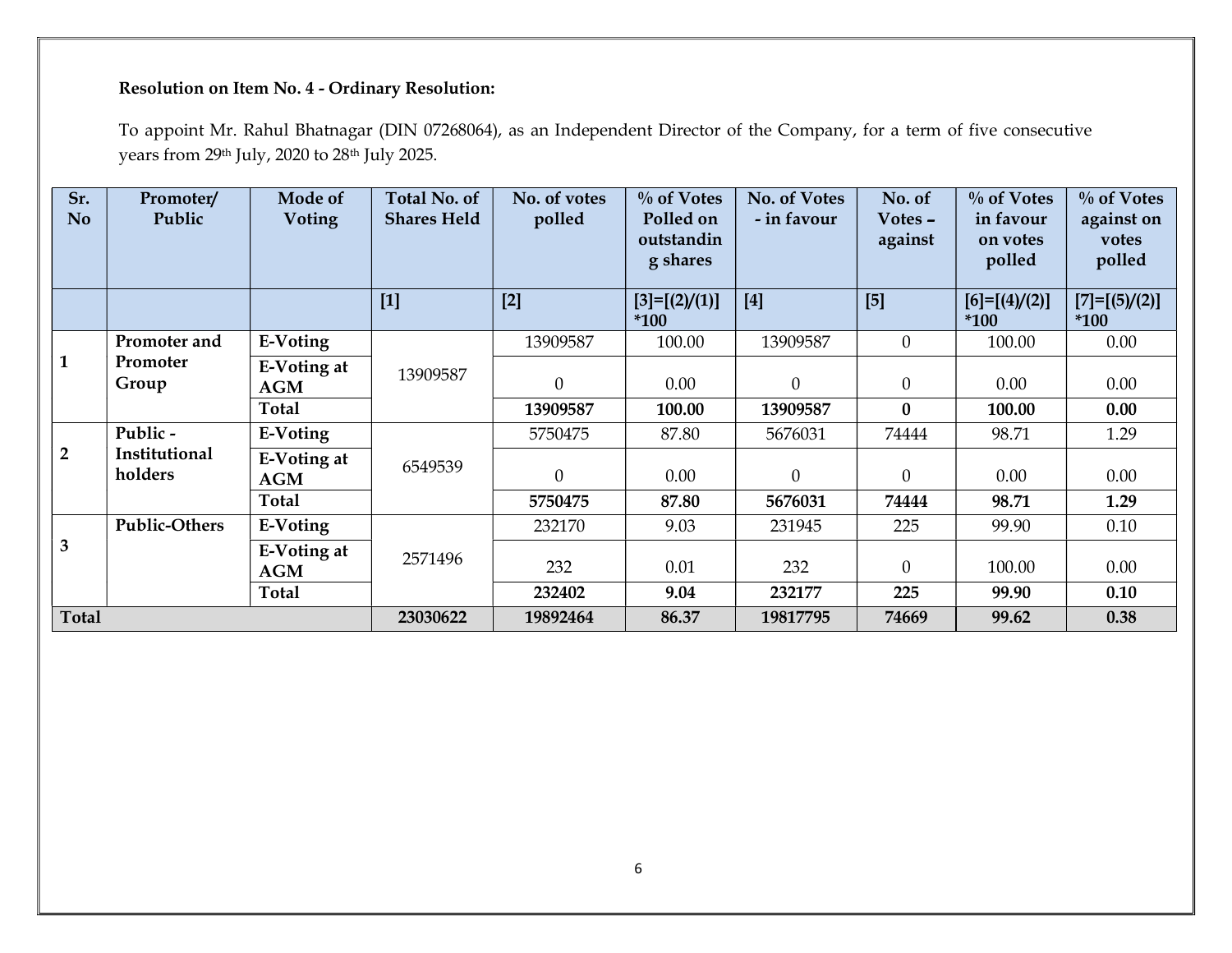| Sr.<br>No.     | Promoter/<br>Public      | Mode of<br><b>Voting</b>         | <b>Total No. of</b><br><b>Shares Held</b> | No. of votes<br>polled | $\%$ of Votes<br>Polled on<br>outstandin<br>g shares | No. of Votes<br>- in favour | No. of<br>Votes -<br>against | $\%$ of Votes<br>in favour<br>on votes<br>polled | $\%$ of Votes<br>against on<br>votes<br>polled |
|----------------|--------------------------|----------------------------------|-------------------------------------------|------------------------|------------------------------------------------------|-----------------------------|------------------------------|--------------------------------------------------|------------------------------------------------|
|                |                          |                                  | $[1]$                                     | $[2]$                  | $[3]=[2]/(1)]$<br>$*100$                             | $[4]$                       | [5]                          | $[6]=[ (4)/(2)]$<br>$*100$                       | $[7]=[ (5)/(2)]$<br>$*100$                     |
|                | Promoter and             | E-Voting                         |                                           | 13909587               | 100.00                                               | 13909587                    | $\boldsymbol{0}$             | 100.00                                           | 0.00                                           |
| $\mathbf{1}$   | Promoter<br>Group        | E-Voting at<br><b>AGM</b>        | 13909587                                  | $\boldsymbol{0}$       | 0.00                                                 | $\boldsymbol{0}$            | $\theta$                     | 0.00                                             | 0.00                                           |
|                |                          | <b>Total</b>                     |                                           | 13909587               | 100.00                                               | 13909587                    | $\mathbf{0}$                 | 100.00                                           | 0.00                                           |
|                | Public -                 | <b>E-Voting</b>                  |                                           | 5750475                | 87.80                                                | 5665858                     | 84617                        | 98.53                                            | 1.47                                           |
| $\overline{2}$ | Institutional<br>holders | <b>E-Voting at</b><br><b>AGM</b> | 6549539                                   | $\boldsymbol{0}$       | $0.00\,$                                             | $\boldsymbol{0}$            | $\boldsymbol{0}$             | 0.00                                             | 0.00                                           |
|                |                          | Total                            |                                           | 5750475                | 87.80                                                | 5665858                     | 84617                        | 98.53                                            | 1.47                                           |
|                | <b>Public-Others</b>     | E-Voting                         |                                           | 232170                 | 9.03                                                 | 232159                      | 11                           | 100.00                                           | $0.00\,$                                       |
| $\mathbf{3}$   |                          | E-Voting at<br>AGM               | 2571496                                   | 232                    | $0.01\,$                                             | 232                         | $\boldsymbol{0}$             | 100.00                                           | 0.00                                           |
|                |                          | Total                            |                                           | 232402                 | 9.04                                                 | 232391                      | 11                           | 100.00                                           | 0.00                                           |
| Total          |                          |                                  | 23030622                                  | 19892464               | 86.37                                                | 19807836                    | 84628                        | 99.57                                            | 0.43                                           |
|                |                          |                                  |                                           |                        |                                                      |                             |                              |                                                  |                                                |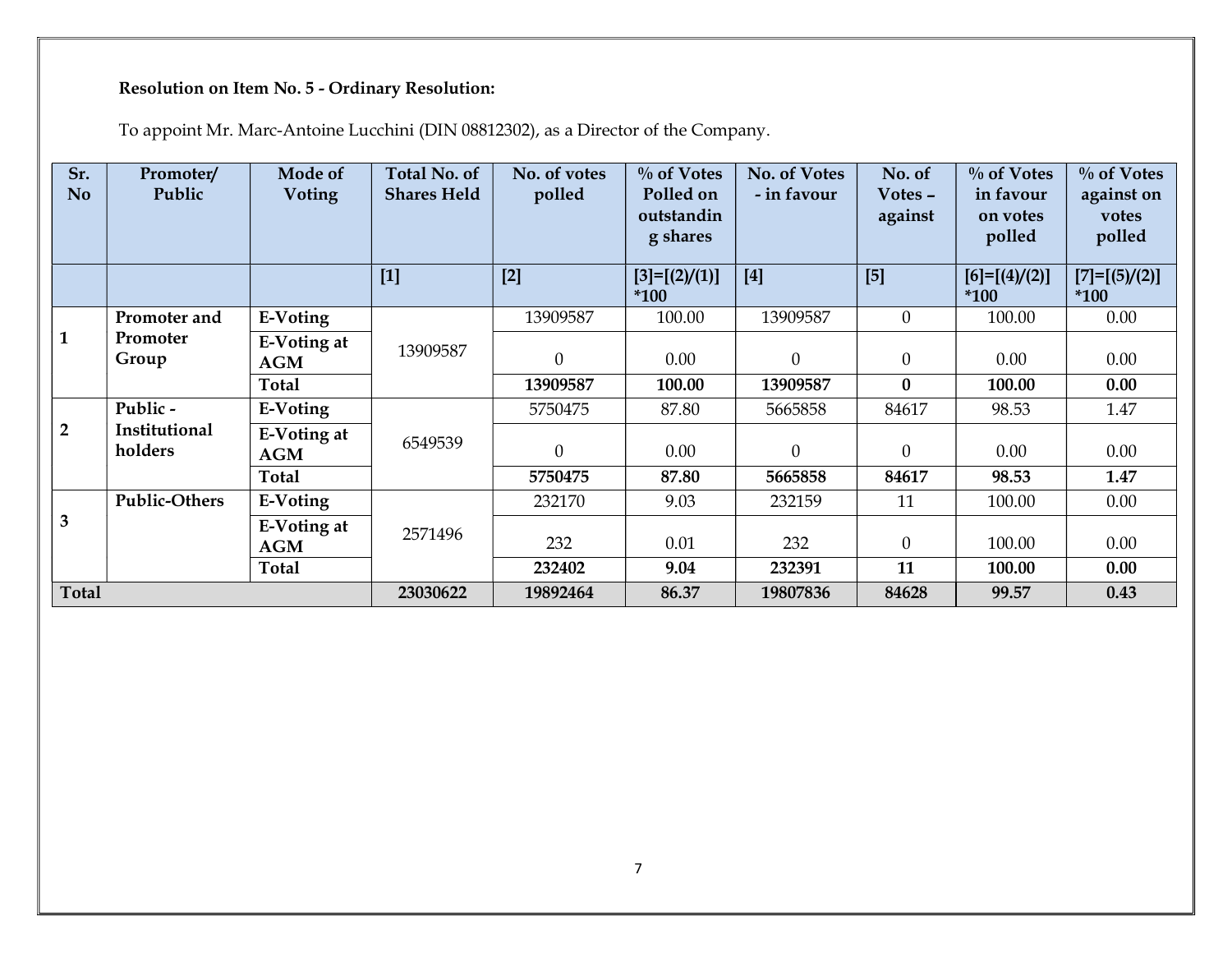| $[1]$<br>$[2]$<br>$[4]$<br>$[5]$<br>$[3]=[2]/(1)]$<br>$[6]=[ (4)/(2)]$<br>$*100$<br>$*100$<br>$*100$<br>13909587<br>13909587<br>$\overline{0}$<br>$0.00\,$<br>Promoter and<br>E-Voting<br>100.00<br>100.00<br>$\mathbf{1}$<br>Promoter<br>E-Voting at<br>13909587<br>$\overline{0}$<br>0.00<br>$\overline{0}$<br>$\overline{0}$<br>0.00<br>0.00<br>Group<br>AGM<br>0.00<br><b>Total</b><br>$\bf{0}$<br>13909587<br>100.00<br>13909587<br>100.00<br>Public -<br>E-Voting<br>5750475<br>28738<br>99.50<br>0.50<br>87.80<br>5721737<br>$\overline{2}$<br>Institutional<br><b>E-Voting at</b><br>6549539<br>holders<br>$\boldsymbol{0}$<br>$\boldsymbol{0}$<br>$\theta$<br>0.00<br>0.00<br>0.00<br>AGM<br>Total<br>5750475<br>5721737<br>0.50<br>87.80<br>28738<br>99.50<br><b>Public-Others</b><br>E-Voting<br>232169<br>9.03<br>231945<br>99.90<br>0.10<br>224<br>$\mathbf{3}$<br><b>E-Voting at</b><br>2571496<br>0.01<br>$\overline{0}$<br>100.00<br>0.00<br>232<br>232<br><b>AGM</b><br>Total<br>232401<br>9.04<br>232177<br>99.90<br>0.10<br>224<br>Total<br>23030622<br>19892463<br>86.37<br>19863501<br>28962<br>99.85<br>0.15 | Sr.<br>No. | Promoter/<br>Public | Mode of<br>Voting | Total No. of<br><b>Shares Held</b> | No. of votes<br>polled | $\%$ of Votes<br>Polled on<br>outstandin<br>g shares | No. of Votes<br>- in favour | No. of<br>Votes -<br>against | $\%$ of Votes<br>in favour<br>on votes<br>polled | $\%$ of Votes<br>against on<br>votes<br>polled |
|------------------------------------------------------------------------------------------------------------------------------------------------------------------------------------------------------------------------------------------------------------------------------------------------------------------------------------------------------------------------------------------------------------------------------------------------------------------------------------------------------------------------------------------------------------------------------------------------------------------------------------------------------------------------------------------------------------------------------------------------------------------------------------------------------------------------------------------------------------------------------------------------------------------------------------------------------------------------------------------------------------------------------------------------------------------------------------------------------------------------------------|------------|---------------------|-------------------|------------------------------------|------------------------|------------------------------------------------------|-----------------------------|------------------------------|--------------------------------------------------|------------------------------------------------|
|                                                                                                                                                                                                                                                                                                                                                                                                                                                                                                                                                                                                                                                                                                                                                                                                                                                                                                                                                                                                                                                                                                                                    |            |                     |                   |                                    |                        |                                                      |                             |                              |                                                  | $[7]=[ (5)/(2)]$                               |
|                                                                                                                                                                                                                                                                                                                                                                                                                                                                                                                                                                                                                                                                                                                                                                                                                                                                                                                                                                                                                                                                                                                                    |            |                     |                   |                                    |                        |                                                      |                             |                              |                                                  |                                                |
|                                                                                                                                                                                                                                                                                                                                                                                                                                                                                                                                                                                                                                                                                                                                                                                                                                                                                                                                                                                                                                                                                                                                    |            |                     |                   |                                    |                        |                                                      |                             |                              |                                                  |                                                |
|                                                                                                                                                                                                                                                                                                                                                                                                                                                                                                                                                                                                                                                                                                                                                                                                                                                                                                                                                                                                                                                                                                                                    |            |                     |                   |                                    |                        |                                                      |                             |                              |                                                  |                                                |
|                                                                                                                                                                                                                                                                                                                                                                                                                                                                                                                                                                                                                                                                                                                                                                                                                                                                                                                                                                                                                                                                                                                                    |            |                     |                   |                                    |                        |                                                      |                             |                              |                                                  |                                                |
|                                                                                                                                                                                                                                                                                                                                                                                                                                                                                                                                                                                                                                                                                                                                                                                                                                                                                                                                                                                                                                                                                                                                    |            |                     |                   |                                    |                        |                                                      |                             |                              |                                                  |                                                |
|                                                                                                                                                                                                                                                                                                                                                                                                                                                                                                                                                                                                                                                                                                                                                                                                                                                                                                                                                                                                                                                                                                                                    |            |                     |                   |                                    |                        |                                                      |                             |                              |                                                  |                                                |
|                                                                                                                                                                                                                                                                                                                                                                                                                                                                                                                                                                                                                                                                                                                                                                                                                                                                                                                                                                                                                                                                                                                                    |            |                     |                   |                                    |                        |                                                      |                             |                              |                                                  |                                                |
|                                                                                                                                                                                                                                                                                                                                                                                                                                                                                                                                                                                                                                                                                                                                                                                                                                                                                                                                                                                                                                                                                                                                    |            |                     |                   |                                    |                        |                                                      |                             |                              |                                                  |                                                |
|                                                                                                                                                                                                                                                                                                                                                                                                                                                                                                                                                                                                                                                                                                                                                                                                                                                                                                                                                                                                                                                                                                                                    |            |                     |                   |                                    |                        |                                                      |                             |                              |                                                  |                                                |
|                                                                                                                                                                                                                                                                                                                                                                                                                                                                                                                                                                                                                                                                                                                                                                                                                                                                                                                                                                                                                                                                                                                                    |            |                     |                   |                                    |                        |                                                      |                             |                              |                                                  |                                                |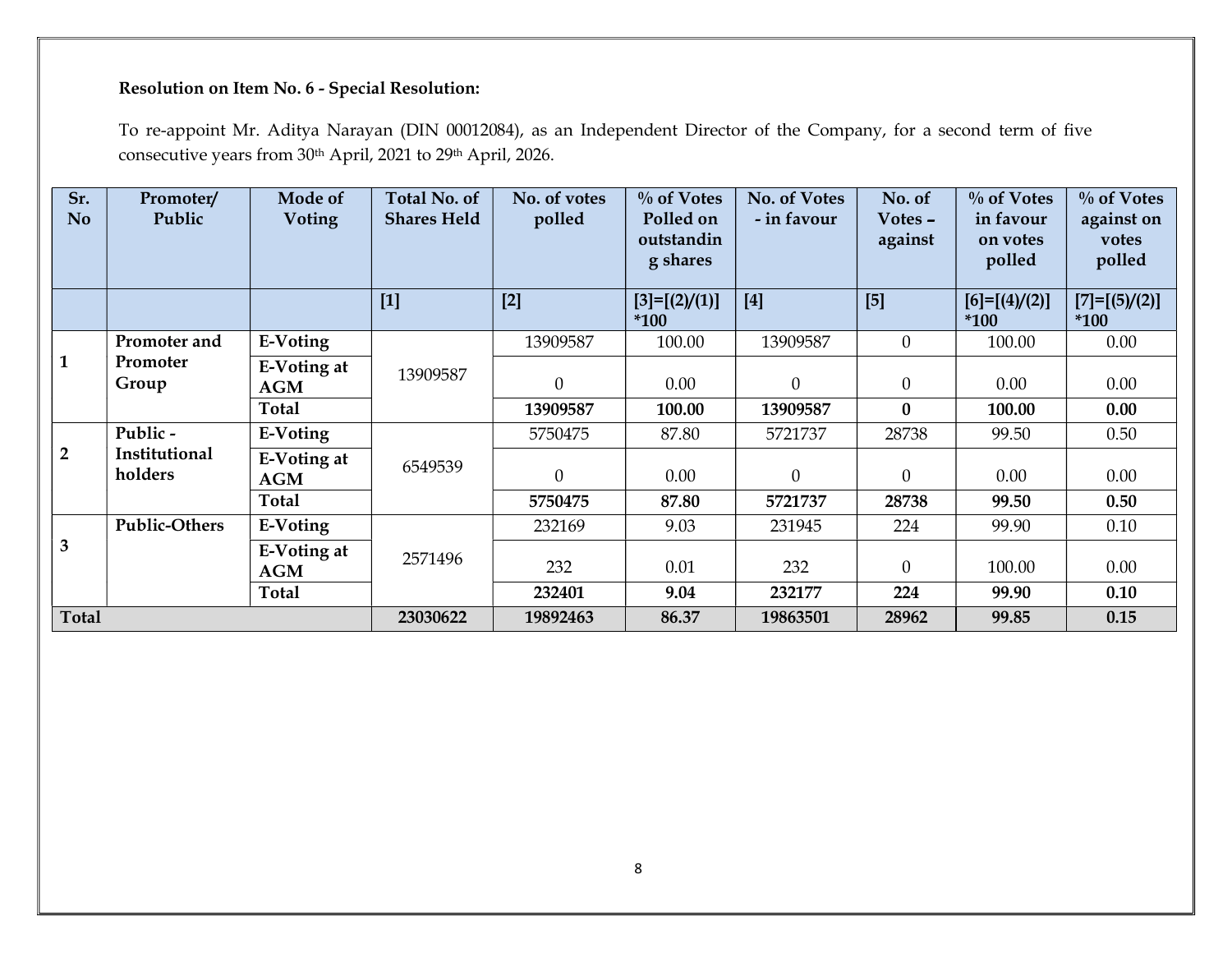| $[1]$<br>$[2]$<br>$[4]$<br>$[5]$<br>$[3]=[2]/(1)]$<br>$[6]=[ (4)/(2)]$<br>$[7]=[ (5)/(2)]$<br>$*100$<br>$*100$<br>$*100$<br>13909587<br>13909587<br>$\overline{0}$<br>$0.00\,$<br>Promoter and<br>E-Voting<br>100.00<br>100.00<br>$\mathbf{1}$<br>Promoter<br>E-Voting at<br>13909587<br>$\overline{0}$<br>0.00<br>$\overline{0}$<br>$\theta$<br>0.00<br>0.00<br>Group<br>AGM<br>0.00<br><b>Total</b><br>$\bf{0}$<br>13909587<br>100.00<br>13909587<br>100.00<br>Public -<br>E-Voting<br>55296<br>99.04<br>0.96<br>5750475<br>87.80<br>5695179<br>$\overline{2}$<br>Institutional<br><b>E-Voting at</b><br>6549539<br>holders<br>$\boldsymbol{0}$<br>$\boldsymbol{0}$<br>$\boldsymbol{0}$<br>0.00<br>0.00<br>0.00<br>AGM<br>Total<br>0.96<br>5750475<br>87.80<br>5695179<br>55296<br>99.04<br><b>Public-Others</b><br>E-Voting<br>232170<br>9.03<br>232145<br>25<br>99.99<br>0.01<br>$\mathbf{3}$<br><b>E-Voting at</b><br>2571496<br>0.01<br>$\overline{0}$<br>100.00<br>0.00<br>232<br>232<br><b>AGM</b><br>Total<br>232402<br>9.04<br>232377<br>25<br>99.99<br>0.01<br>Total<br>23030622<br>99.72<br>19892464<br>86.37<br>19837143<br>55321<br>0.28 |
|--------------------------------------------------------------------------------------------------------------------------------------------------------------------------------------------------------------------------------------------------------------------------------------------------------------------------------------------------------------------------------------------------------------------------------------------------------------------------------------------------------------------------------------------------------------------------------------------------------------------------------------------------------------------------------------------------------------------------------------------------------------------------------------------------------------------------------------------------------------------------------------------------------------------------------------------------------------------------------------------------------------------------------------------------------------------------------------------------------------------------------------------------------|
|                                                                                                                                                                                                                                                                                                                                                                                                                                                                                                                                                                                                                                                                                                                                                                                                                                                                                                                                                                                                                                                                                                                                                        |
|                                                                                                                                                                                                                                                                                                                                                                                                                                                                                                                                                                                                                                                                                                                                                                                                                                                                                                                                                                                                                                                                                                                                                        |
|                                                                                                                                                                                                                                                                                                                                                                                                                                                                                                                                                                                                                                                                                                                                                                                                                                                                                                                                                                                                                                                                                                                                                        |
|                                                                                                                                                                                                                                                                                                                                                                                                                                                                                                                                                                                                                                                                                                                                                                                                                                                                                                                                                                                                                                                                                                                                                        |
|                                                                                                                                                                                                                                                                                                                                                                                                                                                                                                                                                                                                                                                                                                                                                                                                                                                                                                                                                                                                                                                                                                                                                        |
|                                                                                                                                                                                                                                                                                                                                                                                                                                                                                                                                                                                                                                                                                                                                                                                                                                                                                                                                                                                                                                                                                                                                                        |
|                                                                                                                                                                                                                                                                                                                                                                                                                                                                                                                                                                                                                                                                                                                                                                                                                                                                                                                                                                                                                                                                                                                                                        |
|                                                                                                                                                                                                                                                                                                                                                                                                                                                                                                                                                                                                                                                                                                                                                                                                                                                                                                                                                                                                                                                                                                                                                        |
|                                                                                                                                                                                                                                                                                                                                                                                                                                                                                                                                                                                                                                                                                                                                                                                                                                                                                                                                                                                                                                                                                                                                                        |
|                                                                                                                                                                                                                                                                                                                                                                                                                                                                                                                                                                                                                                                                                                                                                                                                                                                                                                                                                                                                                                                                                                                                                        |
|                                                                                                                                                                                                                                                                                                                                                                                                                                                                                                                                                                                                                                                                                                                                                                                                                                                                                                                                                                                                                                                                                                                                                        |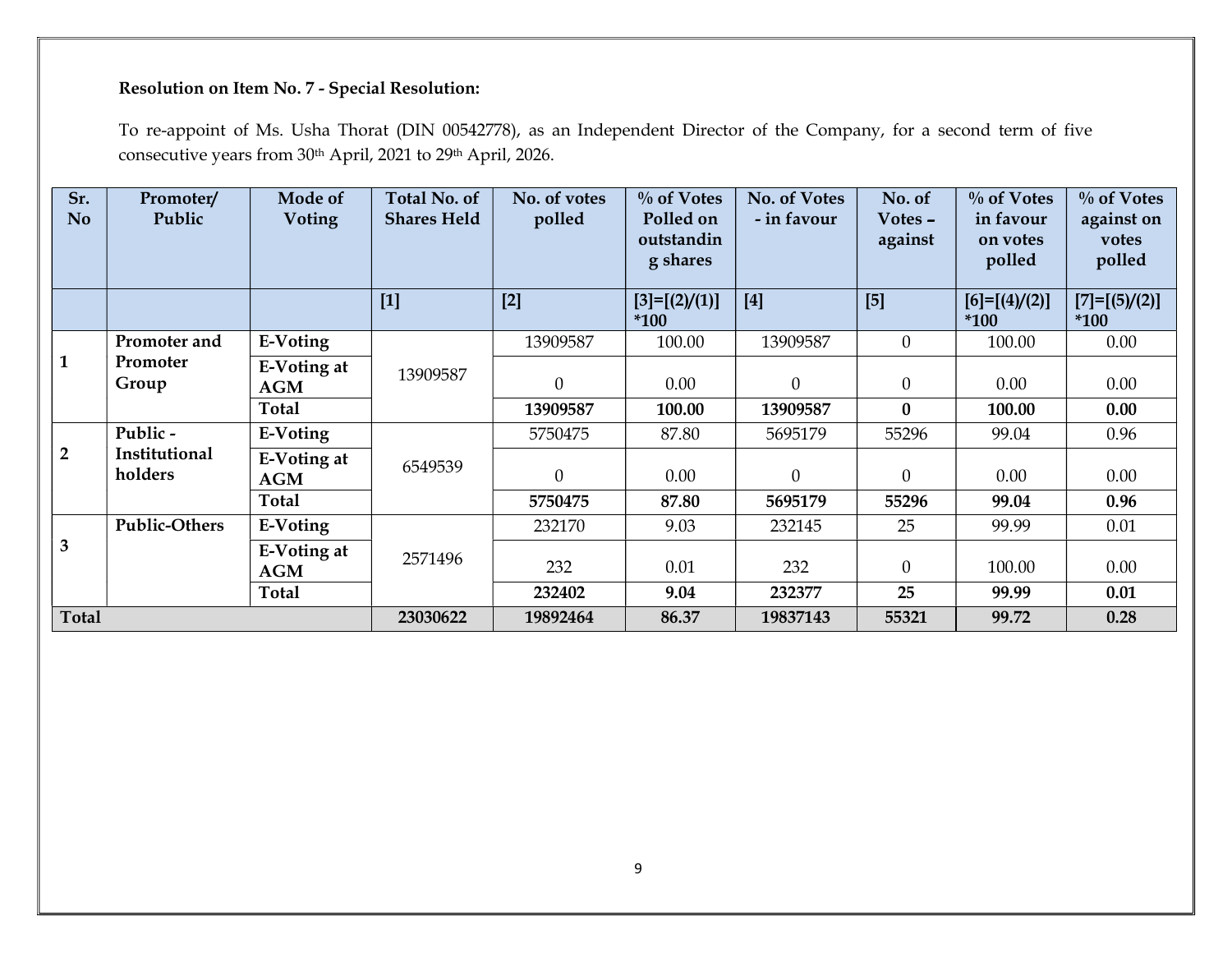|                | <b>Resolution on Item No. 8 - Ordinary Resolution:</b><br>To appoint Mr. Vaibhav Karandikar (DIN 09049375), as Director of the Company. |                           |                                    |                        |                                                      |                             |                              |                                                  |                                                |
|----------------|-----------------------------------------------------------------------------------------------------------------------------------------|---------------------------|------------------------------------|------------------------|------------------------------------------------------|-----------------------------|------------------------------|--------------------------------------------------|------------------------------------------------|
| Sr.<br>No.     | Promoter/<br>Public                                                                                                                     | Mode of<br><b>Voting</b>  | Total No. of<br><b>Shares Held</b> | No. of votes<br>polled | $\%$ of Votes<br>Polled on<br>outstandin<br>g shares | No. of Votes<br>- in favour | No. of<br>Votes -<br>against | $\%$ of Votes<br>in favour<br>on votes<br>polled | $\%$ of Votes<br>against on<br>votes<br>polled |
|                |                                                                                                                                         |                           | $[1]$                              | $[2]$                  | $[3]=[2]/(1)]$<br>$*100$                             | $[4]$                       | $[5]$                        | $[6]=[ (4)/(2)]$<br>$*100$                       | $[7]=[5]/(2)]$<br>$*100$                       |
|                | Promoter and                                                                                                                            | E-Voting                  |                                    | 13909587               | 100.00                                               | 13909587                    | $\overline{0}$               | 100.00                                           | 0.00                                           |
| $\mathbf{1}$   | Promoter<br>Group                                                                                                                       | <b>E-Voting at</b><br>AGM | 13909587                           | $\mathbf{0}$           | 0.00                                                 | $\boldsymbol{0}$            | $\mathbf{0}$                 | 0.00                                             | 0.00                                           |
|                |                                                                                                                                         | <b>Total</b>              |                                    | 13909587               | 100.00                                               | 13909587                    | $\mathbf{0}$                 | 100.00                                           | 0.00                                           |
|                | Public -                                                                                                                                | E-Voting                  |                                    | 5750475                | 87.80                                                | 5701391                     | 49084                        | 99.15                                            | 0.85                                           |
| $\overline{2}$ | Institutional<br>holders                                                                                                                | <b>E-Voting at</b><br>AGM | 6549539                            | $\boldsymbol{0}$       | $0.00\,$                                             | $\boldsymbol{0}$            | $\overline{0}$               | 0.00                                             | 0.00                                           |
|                |                                                                                                                                         | Total                     |                                    | 5750475                | 87.80                                                | 5701391                     | 49084                        | 99.15                                            | 0.85                                           |
|                | <b>Public-Others</b>                                                                                                                    | E-Voting                  |                                    | 232170                 | 9.03                                                 | 232159                      | 11                           | 100.00                                           | 0.00                                           |
| $\mathbf{3}$   |                                                                                                                                         | E-Voting at<br>AGM        | 2571496                            | 232                    | $0.01\,$                                             | 232                         | $\mathbf{0}$                 | 100.00                                           | 0.00                                           |
|                |                                                                                                                                         | <b>Total</b>              |                                    | 232402                 | 9.04                                                 | 232391                      | 11                           | 100.00                                           | 0.00                                           |
| Total          |                                                                                                                                         |                           | 23030622                           | 19892464               | 86.37                                                | 19843369                    | 49095                        | 99.75                                            | 0.25                                           |
|                |                                                                                                                                         |                           |                                    |                        |                                                      |                             |                              |                                                  |                                                |
|                |                                                                                                                                         |                           |                                    |                        | 10                                                   |                             |                              |                                                  |                                                |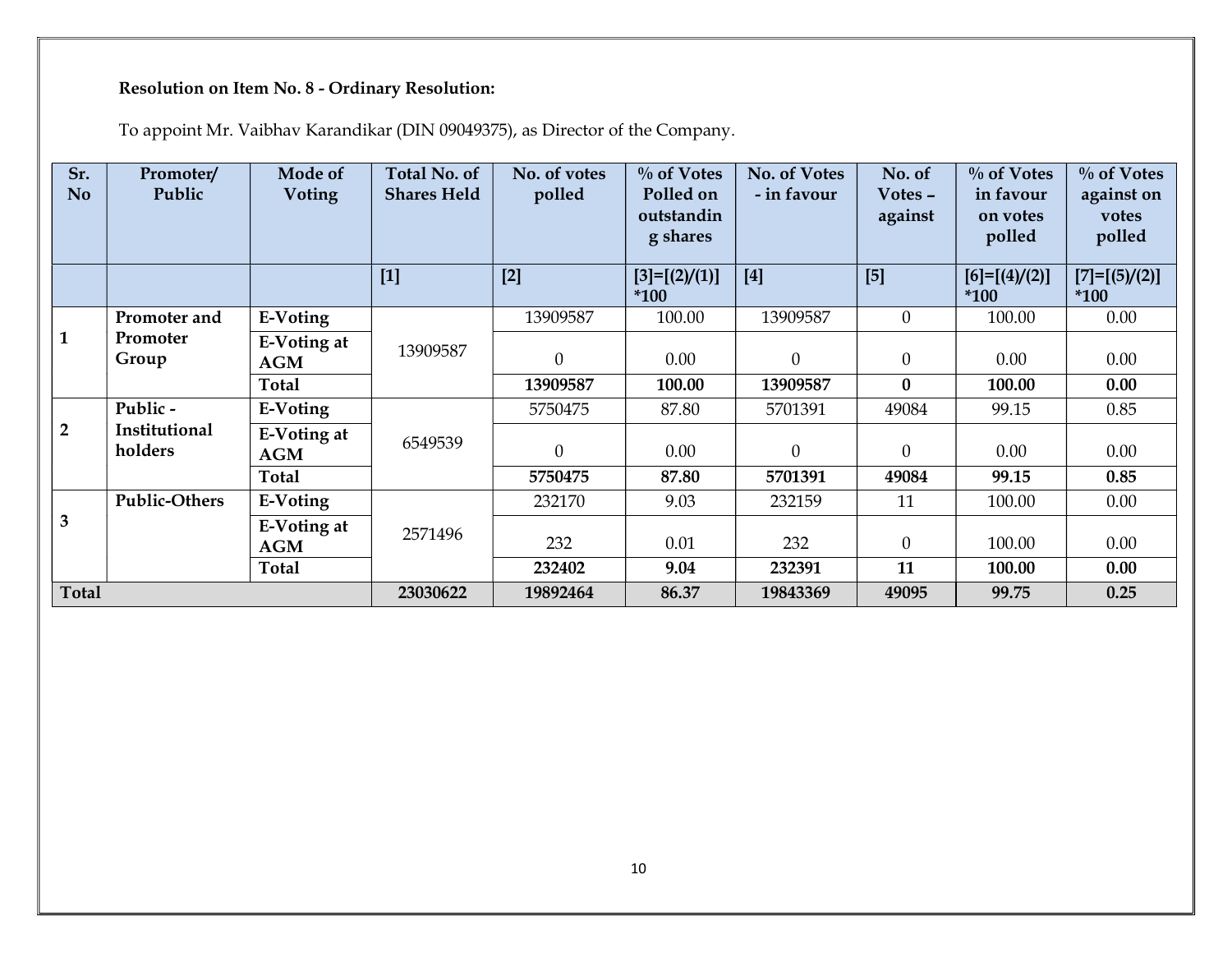| $[1]$<br>$[2]$<br>$[4]$<br>[5]<br>$[7]=[5]/(2)]$<br>$[3]=[2]/(1)]$<br>$[6]=[ (4)/(2)]$<br>$*100$<br>$*100$<br>$*100$<br>13909587<br>13909587<br>$\overline{0}$<br>$0.00\,$<br>Promoter and<br>E-Voting<br>100.00<br>100.00<br>Promoter<br>E-Voting at<br>13909587<br>Group<br>$\theta$<br>0.00<br>$\mathbf{0}$<br>$\overline{0}$<br>0.00<br>0.00<br>AGM<br>$\bf{0}$<br><b>Total</b><br>13909587<br>100.00<br>0.00<br>13909587<br>100.00<br>Public -<br>E-Voting<br>87.80<br>4906392<br>85.32<br>14.68<br>5750475<br>844083<br>Institutional<br><b>E-Voting at</b><br>6549539<br>holders<br>0.00<br>0.00<br>$\mathbf{0}$<br>$\overline{0}$<br>0.00<br>$\overline{0}$<br>AGM<br>Total<br>5750475<br>4906392<br>14.68<br>87.80<br>844083<br>85.32<br><b>Public-Others</b><br>E-Voting<br>232170<br>9.03<br>232145<br>25<br>99.99<br>$0.01\,$<br>E-Voting at<br>2571496<br>$0.00\,$<br>232<br>0.01<br>232<br>$\overline{0}$<br>100.00<br>AGM<br>Total<br>232402<br>9.04<br>232377<br>25<br>99.99<br>0.01<br>Total<br>23030622<br>19892464<br>95.76<br>4.24<br>86.37<br>19048356<br>844108<br>11 | Sr.<br><b>No</b> | Promoter/<br>Public | Mode of<br><b>Voting</b> | Total No. of<br><b>Shares Held</b> | No. of votes<br>polled | $\%$ of Votes<br>Polled on<br>outstandin<br>g shares | No. of Votes<br>- in favour | No. of<br>Votes -<br>against | $\%$ of Votes<br>in favour<br>on votes<br>polled | $\%$ of Votes<br>against on<br>votes<br>polled |
|---------------------------------------------------------------------------------------------------------------------------------------------------------------------------------------------------------------------------------------------------------------------------------------------------------------------------------------------------------------------------------------------------------------------------------------------------------------------------------------------------------------------------------------------------------------------------------------------------------------------------------------------------------------------------------------------------------------------------------------------------------------------------------------------------------------------------------------------------------------------------------------------------------------------------------------------------------------------------------------------------------------------------------------------------------------------------------------------|------------------|---------------------|--------------------------|------------------------------------|------------------------|------------------------------------------------------|-----------------------------|------------------------------|--------------------------------------------------|------------------------------------------------|
| $\mathbf{1}$<br>$\overline{2}$<br>$\mathbf{3}$                                                                                                                                                                                                                                                                                                                                                                                                                                                                                                                                                                                                                                                                                                                                                                                                                                                                                                                                                                                                                                              |                  |                     |                          |                                    |                        |                                                      |                             |                              |                                                  |                                                |
|                                                                                                                                                                                                                                                                                                                                                                                                                                                                                                                                                                                                                                                                                                                                                                                                                                                                                                                                                                                                                                                                                             |                  |                     |                          |                                    |                        |                                                      |                             |                              |                                                  |                                                |
|                                                                                                                                                                                                                                                                                                                                                                                                                                                                                                                                                                                                                                                                                                                                                                                                                                                                                                                                                                                                                                                                                             |                  |                     |                          |                                    |                        |                                                      |                             |                              |                                                  |                                                |
|                                                                                                                                                                                                                                                                                                                                                                                                                                                                                                                                                                                                                                                                                                                                                                                                                                                                                                                                                                                                                                                                                             |                  |                     |                          |                                    |                        |                                                      |                             |                              |                                                  |                                                |
|                                                                                                                                                                                                                                                                                                                                                                                                                                                                                                                                                                                                                                                                                                                                                                                                                                                                                                                                                                                                                                                                                             |                  |                     |                          |                                    |                        |                                                      |                             |                              |                                                  |                                                |
|                                                                                                                                                                                                                                                                                                                                                                                                                                                                                                                                                                                                                                                                                                                                                                                                                                                                                                                                                                                                                                                                                             |                  |                     |                          |                                    |                        |                                                      |                             |                              |                                                  |                                                |
|                                                                                                                                                                                                                                                                                                                                                                                                                                                                                                                                                                                                                                                                                                                                                                                                                                                                                                                                                                                                                                                                                             |                  |                     |                          |                                    |                        |                                                      |                             |                              |                                                  |                                                |
|                                                                                                                                                                                                                                                                                                                                                                                                                                                                                                                                                                                                                                                                                                                                                                                                                                                                                                                                                                                                                                                                                             |                  |                     |                          |                                    |                        |                                                      |                             |                              |                                                  |                                                |
|                                                                                                                                                                                                                                                                                                                                                                                                                                                                                                                                                                                                                                                                                                                                                                                                                                                                                                                                                                                                                                                                                             |                  |                     |                          |                                    |                        |                                                      |                             |                              |                                                  |                                                |
|                                                                                                                                                                                                                                                                                                                                                                                                                                                                                                                                                                                                                                                                                                                                                                                                                                                                                                                                                                                                                                                                                             |                  |                     |                          |                                    |                        |                                                      |                             |                              |                                                  |                                                |
|                                                                                                                                                                                                                                                                                                                                                                                                                                                                                                                                                                                                                                                                                                                                                                                                                                                                                                                                                                                                                                                                                             |                  |                     |                          |                                    |                        |                                                      |                             |                              |                                                  |                                                |
|                                                                                                                                                                                                                                                                                                                                                                                                                                                                                                                                                                                                                                                                                                                                                                                                                                                                                                                                                                                                                                                                                             |                  |                     |                          |                                    |                        |                                                      |                             |                              |                                                  |                                                |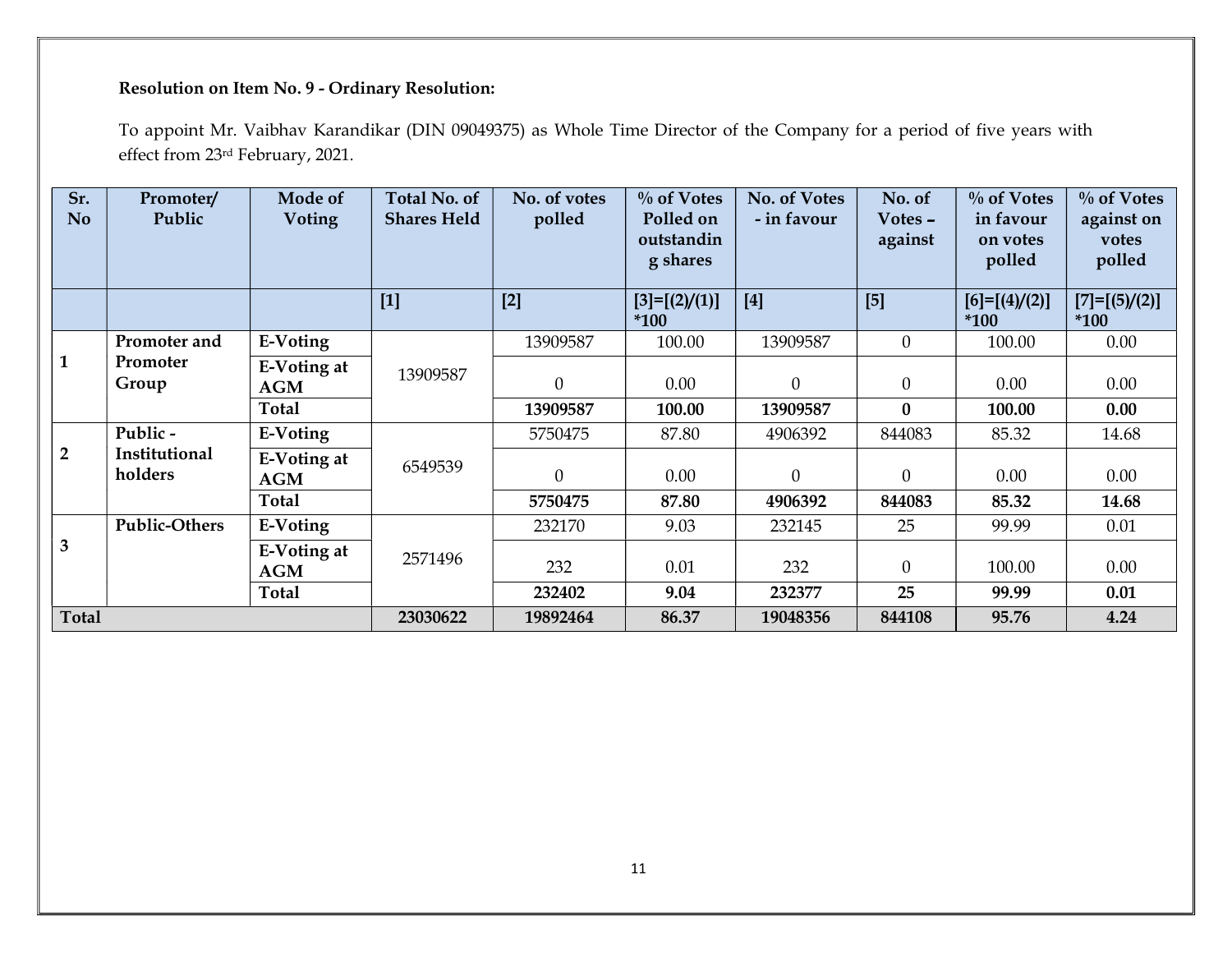| Sr.<br>No      | Promoter/<br>Public      | Mode of<br><b>Voting</b>         | Total No. of<br><b>Shares Held</b> | No. of votes<br>polled | $\%$ of Votes<br>Polled on<br>outstandin<br>g shares | No. of Votes<br>- in favour | No. of<br>Votes -<br>against | $\%$ of Votes<br>in favour<br>on votes<br>polled | $\%$ of Votes<br>against on<br>votes<br>polled |
|----------------|--------------------------|----------------------------------|------------------------------------|------------------------|------------------------------------------------------|-----------------------------|------------------------------|--------------------------------------------------|------------------------------------------------|
|                |                          |                                  | $[1]$                              | $[2]$                  | $[3]=[2]/(1)]$<br>$*100$                             | $[4]$                       | $[5]$                        | $[6]=[ (4)/(2)]$<br>$*100$                       | $[7]=[5]/(2)]$<br>$*100$                       |
|                | Promoter and             | <b>E-Voting</b>                  |                                    | 13909587               | 100.00                                               | 13909587                    | $\overline{0}$               | 100.00                                           | 0.00                                           |
| $\mathbf{1}$   | Promoter<br>Group        | <b>E-Voting at</b><br>AGM        | 13909587                           | $\boldsymbol{0}$       | $0.00\,$                                             | $\boldsymbol{0}$            | $\theta$                     | 0.00                                             | 0.00                                           |
|                |                          | <b>Total</b>                     |                                    | 13909587               | 100.00                                               | 13909587                    | $\bf{0}$                     | 100.00                                           | 0.00                                           |
|                | Public -                 | E-Voting                         |                                    | 5828173                | 88.99                                                | 5828173                     | $\overline{0}$               | 100.00                                           | $0.00\,$                                       |
| $\overline{2}$ | Institutional<br>holders | <b>E-Voting at</b><br><b>AGM</b> | 6549539                            | $\boldsymbol{0}$       | 0.00                                                 | $\boldsymbol{0}$            | $\overline{0}$               | 0.00                                             | 0.00                                           |
|                |                          | <b>Total</b>                     |                                    | 5828173                | 88.99                                                | 5828173                     | $\bf{0}$                     | 100.00                                           | 0.00                                           |
|                | <b>Public-Others</b>     | E-Voting                         |                                    | 232170                 | 9.03                                                 | 232159                      | 11                           | 100.00                                           | 0.00                                           |
| 3              |                          | E-Voting at<br><b>AGM</b>        | 2571496                            | 232                    | $0.01\,$                                             | 202                         | $30\,$                       | 87.07                                            | 12.93                                          |
|                |                          | Total                            |                                    | 232402                 | 9.04                                                 | 232361                      | 41                           | 99.98                                            | $0.02\,$                                       |
| <b>Total</b>   |                          |                                  | 23030622                           | 19970162               | 86.71                                                | 19970121                    | 41                           | 100.00                                           | 0.00                                           |
|                |                          |                                  |                                    |                        |                                                      |                             |                              |                                                  |                                                |
|                |                          |                                  |                                    |                        | 12 <sup>°</sup>                                      |                             |                              |                                                  |                                                |